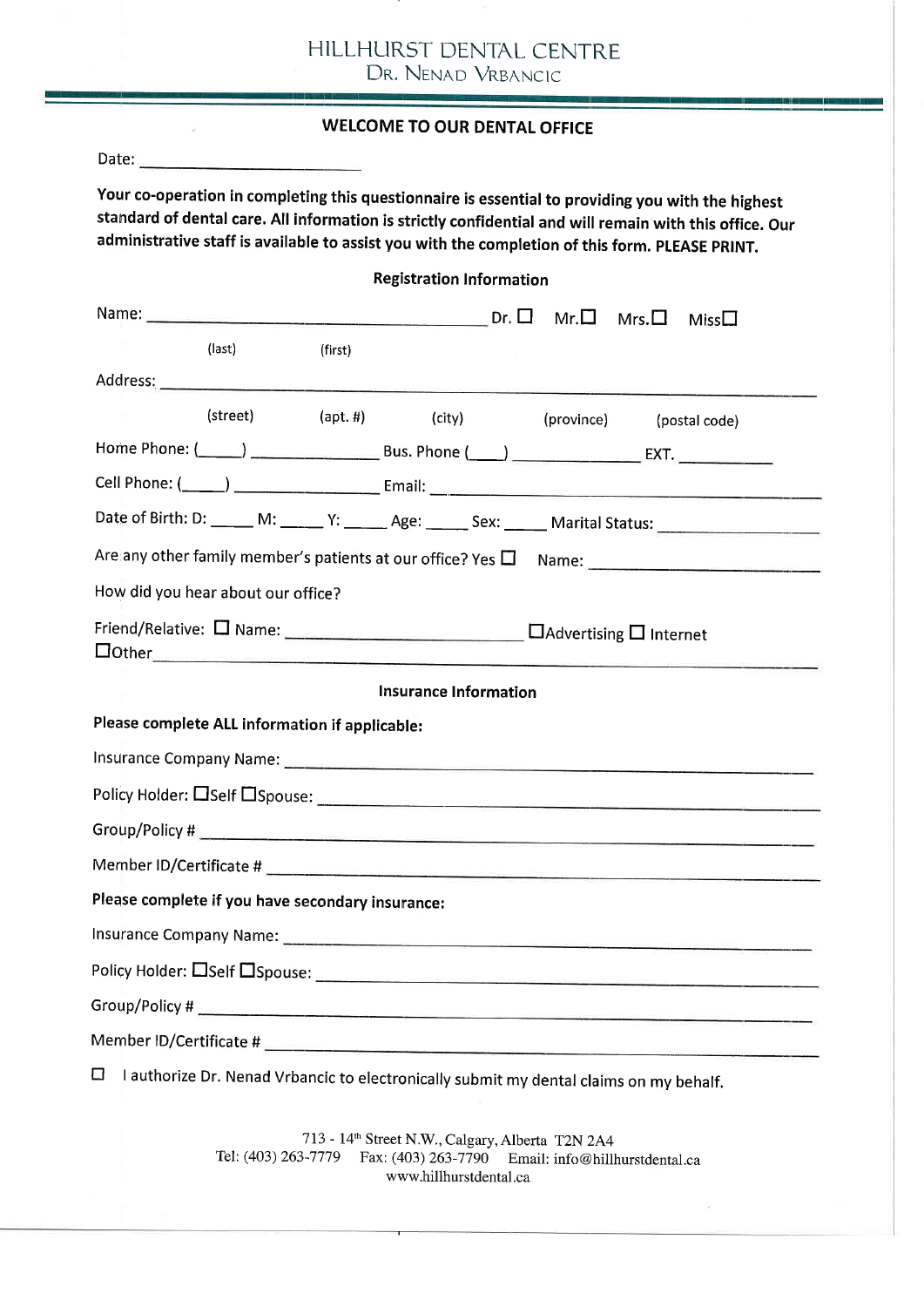# HILLHURST DENTAL CENTRE

DR. NENAD VRBANCIC

#### **MEDICAL HISTORY**

Please check yES or NO to each question

|                                                      |                                                                                                            |                      |                                                               |        |            |                              | <b>YES</b> | <b>NO</b>                  |
|------------------------------------------------------|------------------------------------------------------------------------------------------------------------|----------------------|---------------------------------------------------------------|--------|------------|------------------------------|------------|----------------------------|
|                                                      | 1) Are you being treated for any medical condition at present?                                             |                      |                                                               |        |            |                              | □          | □                          |
|                                                      |                                                                                                            |                      |                                                               |        |            |                              |            |                            |
|                                                      | 2) Have you been hospitalized in the past two years?                                                       |                      |                                                               |        |            |                              | □          | □                          |
|                                                      | 3) Has there been any recent change in your general health?<br>4) When was your last medical check up?     |                      |                                                               |        |            |                              | □          | О                          |
|                                                      | 5) Have you recently taken or currently taking any PRESCRIPTION or NON-PRESCRIPTION drugs? Please list: 1. |                      |                                                               |        |            |                              |            |                            |
|                                                      |                                                                                                            |                      |                                                               |        |            |                              |            |                            |
|                                                      | 6) Have you ever reacted to any of the following? (please circle)                                          |                      | Aspirin Codeine Dalacin<br>Keflex                             |        |            |                              |            |                            |
|                                                      | Narcotics                                                                                                  | Penicillin           | Sulfa                                                         | Valium |            |                              |            |                            |
|                                                      | 7) Do you have ANY other allergic conditions?                                                              |                      |                                                               |        |            |                              |            |                            |
|                                                      | -metal allergy                                                                                             |                      |                                                               |        |            |                              | □          | □                          |
|                                                      | -latex allergy                                                                                             |                      |                                                               |        |            |                              | $\Box$     | □                          |
|                                                      |                                                                                                            |                      |                                                               |        |            |                              | □          | □                          |
|                                                      | 8) Have you ever been advised against any specific type of medication?                                     |                      |                                                               |        |            |                              | □          | $\Box$                     |
|                                                      | Please list:                                                                                               |                      |                                                               |        |            |                              |            |                            |
|                                                      | 9) Have you been advised by a Medical Doctor or Dentist to take antibiotics                                |                      |                                                               |        |            |                              |            |                            |
|                                                      | prior to dental treatment?                                                                                 |                      |                                                               |        |            |                              | □          | □                          |
| 10) Do you have a bleeding problem or disorder?<br>□ |                                                                                                            |                      |                                                               |        | □          |                              |            |                            |
|                                                      | 11) Do you use any type of tobacco products?                                                               |                      |                                                               |        |            |                              | □          | $\Box$                     |
|                                                      | 12) Have you tested HIV positive or come into contact with the AIDS virus?                                 |                      |                                                               |        |            |                              | □          | □                          |
|                                                      | 13) WOMEN ONLY: Are you pregnant or suspect that you may be?                                               |                      |                                                               |        |            |                              | □          | □                          |
|                                                      |                                                                                                            |                      |                                                               |        |            |                              |            |                            |
| <b>YES</b>                                           | INDICATE WHICH OF THE FOLLOWING YOU PRESENTLY HAVE OR EVER HAD                                             |                      |                                                               |        |            |                              |            |                            |
| □                                                    | NO<br>$\square$ AIDS                                                                                       | <b>YES</b><br>$\Box$ | NO.                                                           |        | <b>YES</b> | NO.                          |            |                            |
| □                                                    | $\square$ ANEMIA                                                                                           | O                    | $\Box$ GLANDULAR DISEASE                                      |        | $\Box$     | <b>LI LUNG DISEASE</b>       |            |                            |
| О                                                    | $\Box$ ANGINA PECTORIS                                                                                     | $\Box$               | $\Box$ FAINTING OR DIZZY SPELLS<br>HEPATITIS A, B, C (CIRCLE) |        | ◻          |                              |            | MALIGNANT HYPERTHERMIA     |
| □                                                    | $\Box$ ARTHIRITIS                                                                                          | α                    | HEAD/NECK INJURIES                                            |        | □          | <b>ORGAN TRANSPLANT</b>      |            |                            |
| □                                                    | □ ARTIFICIAL HEART VALVE                                                                                   | $\Box$               | $\Box$ HEART DISEASE/ATTACK                                   |        | □          | $\Box$ PSYCHIATRIC TREATMENT |            |                            |
| □                                                    | <b>DARTIFICIAL JOINTS</b>                                                                                  | □                    | <b>HEART MURMUR</b>                                           |        | □          | <b>C RADIATION TREATMENT</b> |            |                            |
| □                                                    | $\Box$ ASTHMA                                                                                              | $\Box$               | $\Box$ HEART PACEMAKER                                        |        | □<br>□     |                              |            | □ RHEUMATIC/SCARLET FEVER  |
| О                                                    | $\square$ BLOOD DISORDERS                                                                                  | $\Box$               | $\Box$ HEARTH RHYTHM DISORDER                                 |        | □          | $\Box$ SICKLE CELL DISEASE   |            |                            |
| □                                                    | <b>E BRONCHITIS</b>                                                                                        | □                    | $\square$ HEART SURGERY                                       |        | □          | $\Box$ SINUS TROUBLE         |            |                            |
| □                                                    | $\square$ CANCER                                                                                           | Ο                    | $\Box$ HIV                                                    |        | □          | $\Box$ stroke                |            | □ STOMACH/INTESTINAL PROBS |
| □                                                    | <b>LI CIRCULATION PROBLEMS</b>                                                                             | □                    | $\Box$ HIGH BLOOD PRESSURE                                    |        | □          | $\Box$ THYROID DISEASE       |            |                            |
| □                                                    | $\square$ CONGENITAL HEART LESIONS $\square$                                                               |                      | □ LOW BLOOD PRESSURE                                          |        | □          | $\Box$ TUBERCULOSIS          |            |                            |
| □                                                    | <b>CORTISONE/STEROIDS</b>                                                                                  | $\Box$               | $\Box$ HODGKINS DISEASE                                       |        | □          | $\Box$ ULCERS                |            |                            |
| □                                                    | $\square$ DIABETES                                                                                         | $\Box$               | HYPER (HYPO) GLYCEMIA                                         |        | $\Box$     | $\Box$ LIVER DISEASE         |            |                            |
| □                                                    | <b>LI EMPHYSEMA</b>                                                                                        | $\Box$               | <b>LIAUNDICE</b>                                              |        | $\Box$     | $\Box$ OTHER                 |            |                            |
| □                                                    | $\Box$ EPIEPSY OR SEIZURES                                                                                 | □                    | $\Box$ KIDNEY DISEASE                                         |        |            |                              |            |                            |
|                                                      | Do you wish to speak to the Doctor privately about any problem or medical condition? $\Box$ YES            |                      |                                                               |        | □          | <b>NO</b>                    |            |                            |
|                                                      |                                                                                                            |                      |                                                               |        |            |                              |            |                            |

PRINTED NAME SIGNATURE

DATE

713 - 14<sup>th</sup> Street N.W., Calgary, Alberta T2N 2A4 Tel: (403) 263-7779 Fax: (403) 263-7790 Email: info@hillhurstdental.ca www.hillhurstdental.ca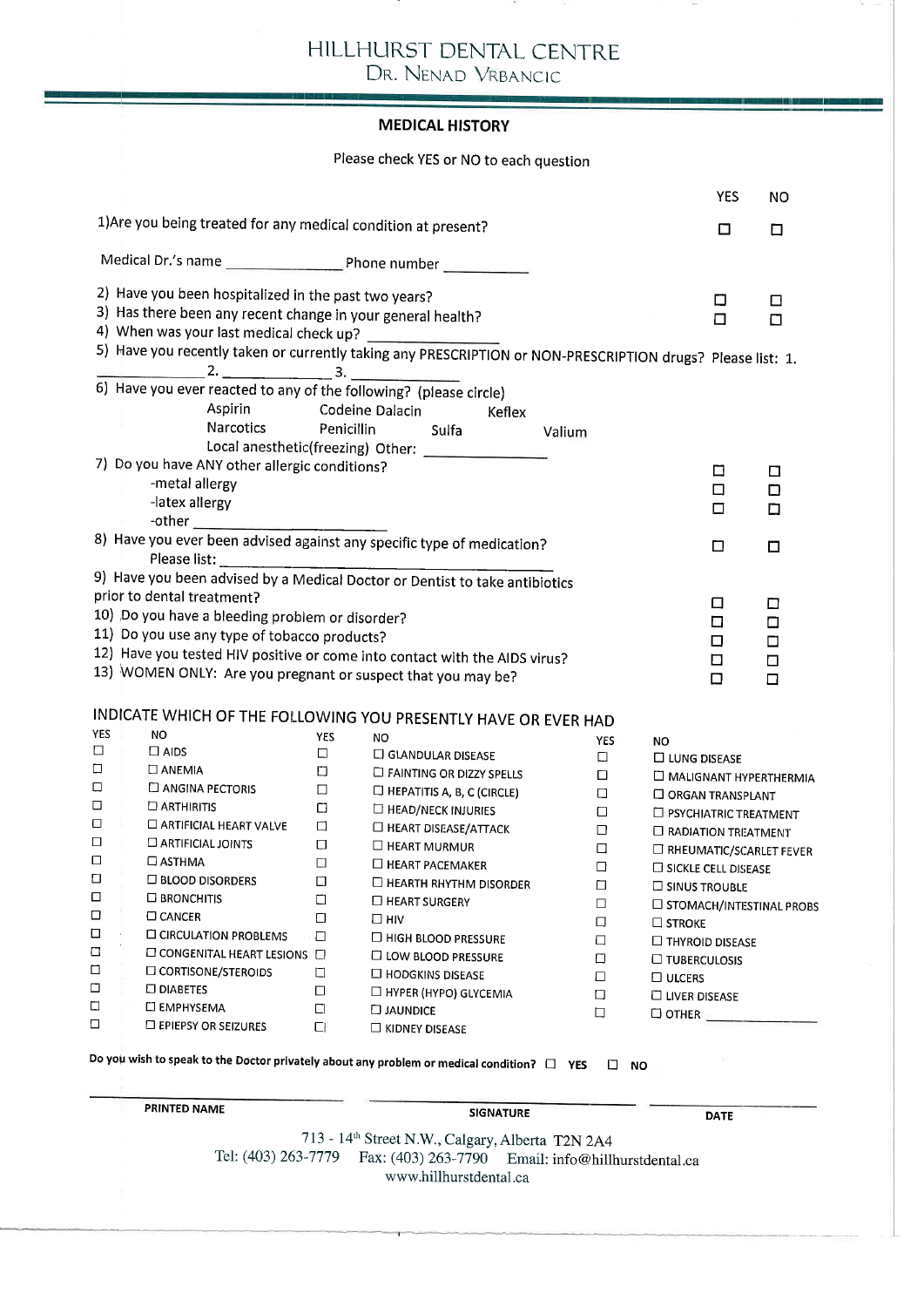HILLHURST DENTAL CENTRE DR. NENAD VRBANCIC

### DENTAL HISTORY

### Please check YES or NO to each question

| Reason or today's visit? Examination $\Box$ Other $\Box$                             |            |        |
|--------------------------------------------------------------------------------------|------------|--------|
|                                                                                      |            |        |
| May we call your previous dentist for current x-rays? Yes $\Box$<br>No <sub>1</sub>  |            |        |
| If YES, please provide the following:                                                |            |        |
|                                                                                      |            |        |
|                                                                                      |            |        |
|                                                                                      |            |        |
|                                                                                      | <b>YES</b> | NO.    |
| 1) Is there a dental problem you would like treated immediately?<br>Please describe: | □          | ◻      |
| 2) Have you seen a dentist regularly?                                                | П          | п      |
| 3) Are you aware of any growths or sore spots in your mouth?                         | ◻          | □      |
| 4) Do your gums bleed when brushing or eating?                                       | п          | п      |
| 5) Do you suffer from mouth pain or swelling?                                        | □          | □      |
| 6) Have you noticed any loose teeth or shifting of teeth?                            | Ω          | ◻      |
| 7) Are any of your teeth sensitive to heat, cold, sweet or pressure?                 | □          | □      |
| (Please CIRCLE)                                                                      |            |        |
| 8) Does food catch between any of your teeth?                                        | □          | П      |
| 9) Are you aware of clenching or grinding your teeth?                                | □          | п      |
| 10) Do you suffer from frequent headaches?                                           | □          | □      |
| 11) Have you ever experienced the following jaw problems?                            | □          | □      |
| -popping or clicking in your jaw joints?                                             | □          | □      |
| -pain in your jaw joints around your ears or side of your face?                      | ◻          | □      |
| -difficulty in opening or closing your jaw?                                          | О          | □      |
| -painful or sore jaw muscles?                                                        | $\Box$     | □      |
| -pain or difficulty while chewing?                                                   | □          | $\Box$ |
| 12) Are you missing any teeth?                                                       | $\Box$     | □      |
| -have you had the spaces replaced                                                    | ◻          | □      |
| -if NO, would you like them replaced?                                                | □          | □      |
| 13) Are you unhappy with the appearance of your teeth?                               | $\Box$     | п      |
| -what would you like changed?                                                        |            |        |
| 14) Are you interested in any of the following?                                      |            |        |
| 口<br>Teeth Whitening                                                                 |            |        |
| □<br><b>Orthodontic treatment</b>                                                    |            |        |
| $\Box$ Composite (white) fillings                                                    |            |        |
| ◻<br>Other:                                                                          |            |        |
| 15) Are you feeling anxious about today's dental visit?                              | □          | □      |
|                                                                                      |            |        |

l13 - l4th Street N.W., Calgary, Alberta T2N 2A4 Tel: (403) 263-7779 Fax: (403) 263-7790 Email: info@hillhurstdental.c. www.hillhurstdental.ca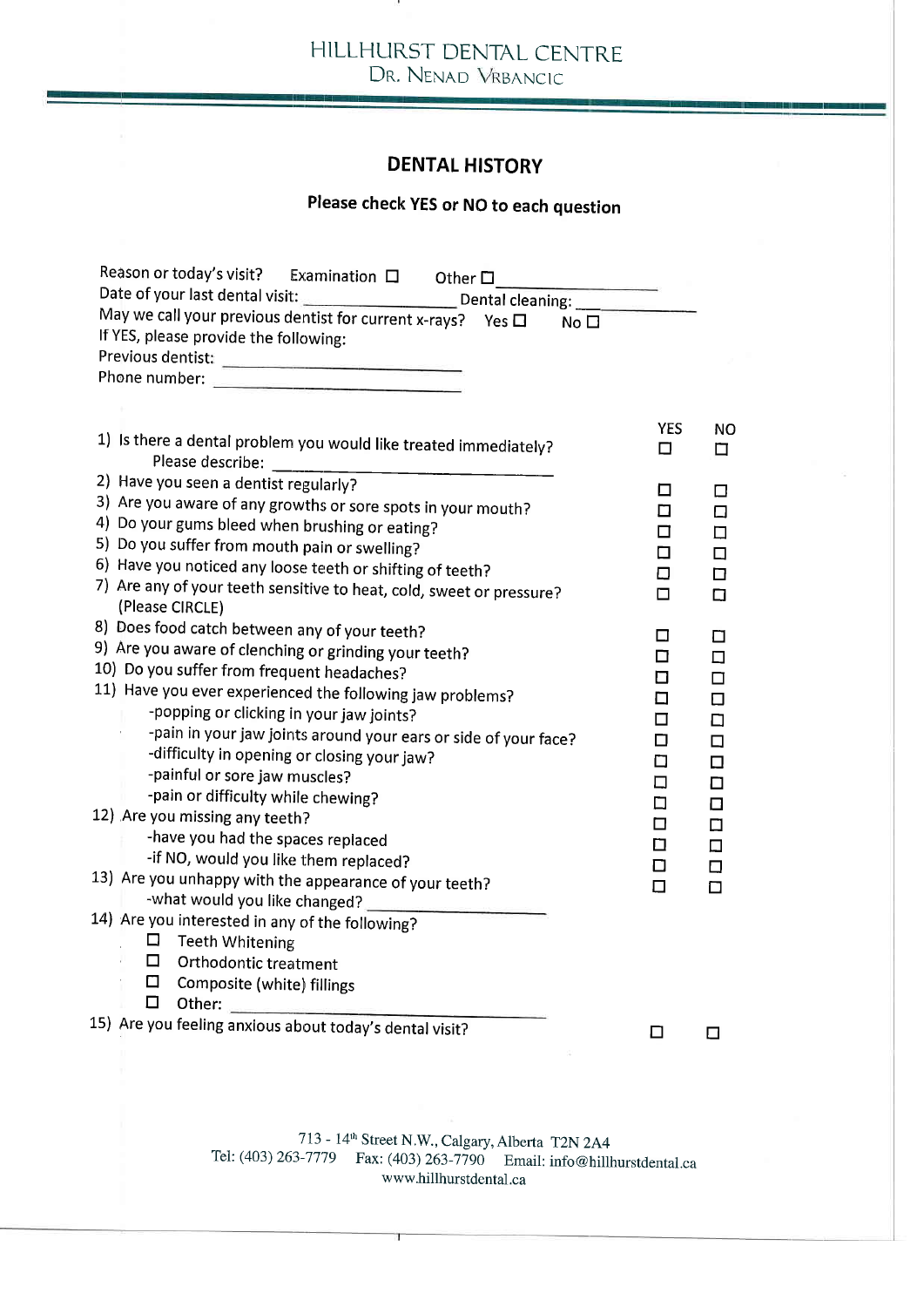HILLHURST DENTAL CENTRE DR. NENAD VRBANCIC

## Office Policies and Consent

Please review and initial each line.

### Cancellations:

 $\_\!\_$  At least two business days' notice is required for any appointment changes or cancellations. Office hours: Monday-Thursday 7:30am to 4:30pm.

lf sufficient notice is not given, a fee of Sloo will be charged to your account,

### Payment of Fees:

 we accept cash, Debit, Visa, Mastercard and American Express.

We offer direct billing, provided that we have a valid credit card left on file at all times.

-  $\_$  It is your responsibility to know the parameters of your insurance coverage – such as annual maximums, frequencies, renewal dates and any other limitations.

### General Release:

 $\_$  I certify that I have provided an accurate and complete personal and medical/dental history and I have not knowingly omitted any information.

<sup>I</sup>authorize the cornmunication of information related to the coverage of services described in this form to the named Doctor.

I understand the above statements regarding the payment of fees and accept the responsibility for payment of Dental services provided for myself and/or my dependants, due and payable when services are rendered.

Patient/Guardian/Responsible Party Signature

Patient/Guardian/Responsible party printed Name

Relationship to Patient (If Applicable)

Date

Witness Signature

Date

<sup>773</sup>- 14th Street N.W., Calgary,Alberta T2N 2A4 Tel: (403) 263-7179 Fax: (403) 263-1j90 Email: info@hillhurstdental.ca www.hillhurstdental.ca